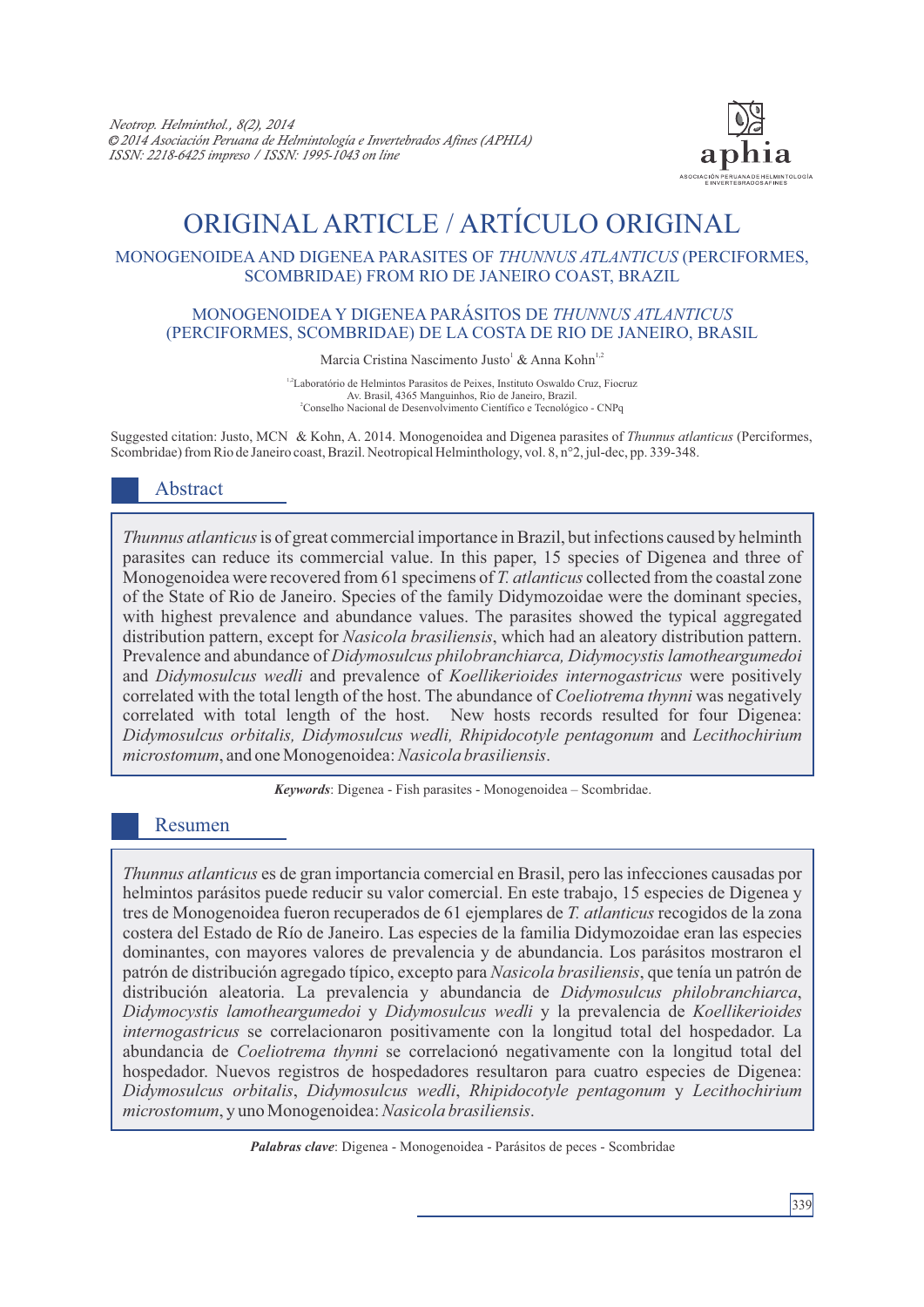#### **INTRODUCTION**

Studies on helminth parasites of Brazilian scombrids had been published by Alves *et al.*  (2003), Alves & Luque (2006), Cardenas *et al*. (2009), Dias *et al*. (2011), Fernandes *et al*. (2002), Hsu (1968), Justo & Kohn (2005, 2009, 2010, 2011, 2012a, 2012b), Justo *et al.* (2008, 2009, 2013), Kohn & Justo (2006, 2008), Kohn *et al*. (2001, 2003, 2004), Mogrovejo *et al.* (2004), Mogrovejo & Santos (2002), Moravec *et al.* (1999), Rego & Eiras (1987), Rego & Santos (1983) and Pamplona-Basilio *et al.* (2001). Tunas (Thunnini) are unique among bony fishes in having counter-current heat exchange systems that allow them to retain metabolic heat, maintaining a warmer internal temperature than the surrounding water (Collette & Nauem, 1983). In addition to their endothermic adaptations, they have a suite of morphological characters appear to be adaptations for efficient, and relativity rapid, sustained swimming (Altringham & Block, 1997). *Thunnus atlanticus* (Lesson, 1831) is the only tuna scombrid species whose distribution limits are in the western Atlantic. It is reported from the North of the USA to the Southeast of Brazil, where is known as "albacorinha". It is a highly migratory species, mainly found in coastal waters, in temperatures above  $20^{\circ}$  C. "Albacorinhas" form schools with other species of tuna, spawn near the coast and feed on small fish, squids, crustaceans, and plankton (Collette & Nauen, 1983). *T. atlanticus* is commercially very important in Brazil, where high rates of infection caused by helminth parasites often reduce the commercial value of the fish. According to Mladineo *et al.* (2009), the longdistance migrations typical of tuna fish and their consequent exposure to a wide range of ambient water temperatures facilitate infections with several parasitic groups, mainly by members of Didymozoidae Monticelli, 1888, which display remarkable diversity and high levels of prevalence and abundance.

#### **MATERIALS AND METHODS**

Sixty one specimens of *T. atlanticus* (45 - 82 cm

total body length; 1.3 - 6.0 kg) were surveyed for helminth parasites. Fish were obtained from local fishermen, from the coastal zone of the State of Rio de Janeiro, Cabo Frio, Brazil (22º52'46"S, 42º01'07" W). The parasites were fixed with or without compression in AFA (alcohol 93%, formalin 5% and acetic acid 2%), stained in alcoholic-acid carmine, dehydrated in alcohol series, cleared in beachwood creosote and mounted in Canada balsam. Parasitism indexes proposed by Bush *et al.,* (1997) were used. The quotient between variance and mean parasite abundance (index of dispersion) was used to determine distribution patterns and was tested by the *d* statistical index (Ludwig & Reynolds, 1988).

The Spearman's rank correlation coefficient  $(r<sub>s</sub>)$ was used to determine possible host length correlations with parasitism abundance. Pearson's coefficient of correlation (*r*) was used to determine possible correlations between total length and prevalence, with angular transformation of prevalence values. The effect of host sex on abundance and prevalence of parasites was tested using the  $Z_c$  normal approximation to the Mann-Whitney test and the Fisher exact test, respectively (Zar, 1996). The tests were only applied to species that showed prevalence higher than 10% (Bush *et al.,* 1990). The significance level adopted was  $p \leq 0.05$ . The studied specimens are deposited in the Helminthological Collection of Instituto Oswaldo Cruz (CHIOC), Rio de Janeiro, Brazil.

#### **RESULTS**

A total of 61 specimens of *T. atlanticus* were examined, of which 24 (39.4%) were males and 37 (60.6%) females. All hosts were parasitized by at least three helminth species. Eighteen different species had been identified: 15 species of Digenea and three Monogenoidea. Among the Digenea, 13 species (86.6%) belong to the family Didymozoidae: *Coeliotrema thynni* Yamaguti, 1938 – CHIOC: 37100, 37101, 37209-37211; *Didymocystis bifasciatus* (Yamaguti, 1970) – CHIOC: 37966, 37967;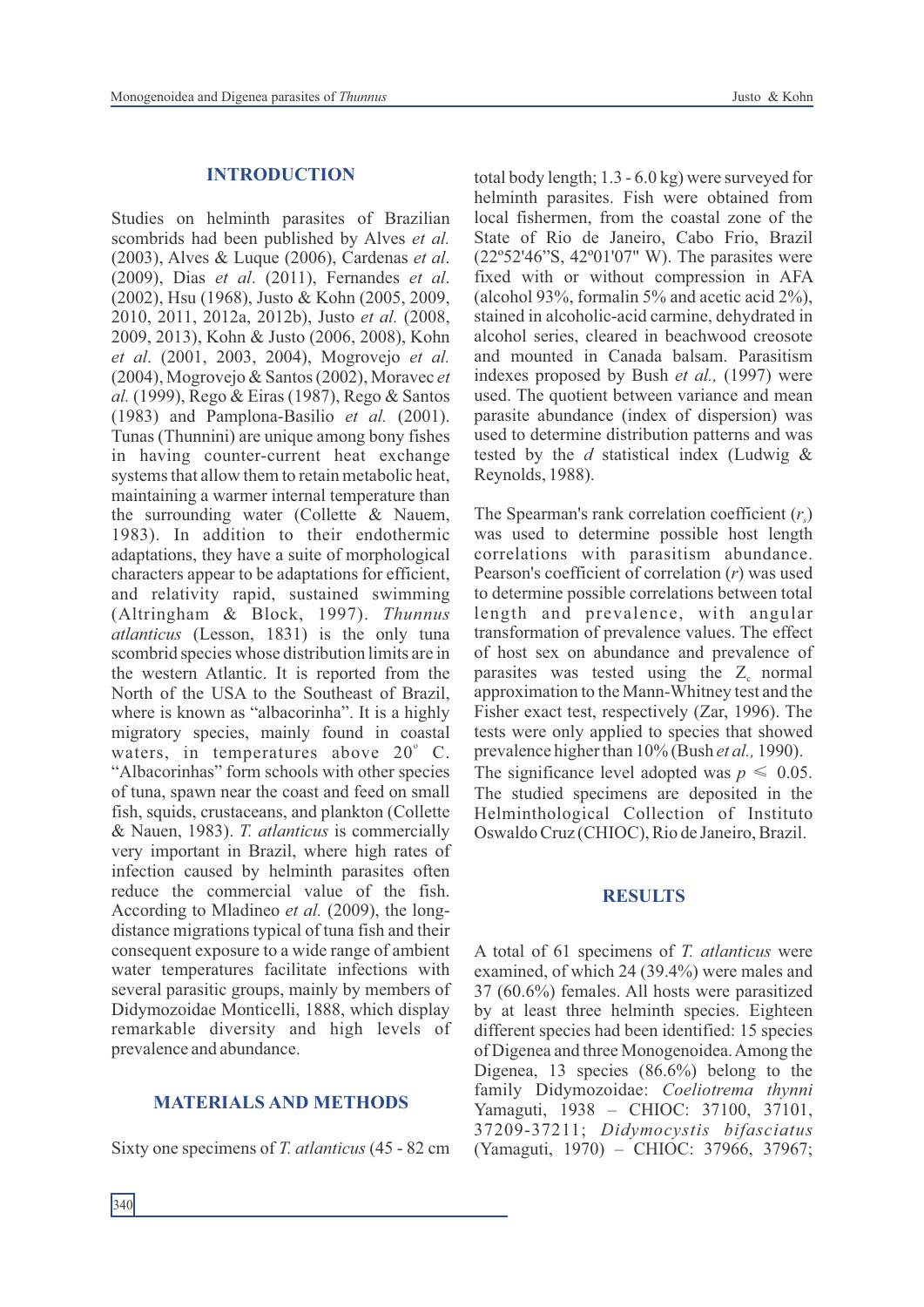*Didymocystis lamotheargumedoi* Kohn & Justo, 2008 – CHIOC: 36927, 36929, 36930-36932; *Didymocystis neothunni* (Yamaguti, 1970) – CHIOC: 37128, 37129*; Didymosulcus orbitalis*  (Yamaguti, 1970) – CHIOC: 37969, 37970a-b; *Didymosulcus palati* (Yamaguti, 1970) – CHIOC: 36944, 36945, 36947; *Didymosulcus philobranchiarca* (Yamaguti, 1970) – CHIOC: 37971, 37972; *Didymosulcus wedli* (Ariola, 1902) – CHIOC: 37968a-b; *Didymozoon longicolle* Ishii, 1935 – CHIOC: 37160, 37133; *Koellikerioides apicalis* Yamaguti, 1970 – CHIOC: 37143, 37148; *Koellikerioides* *internogastricus* Yamaguti, 1970 – CHIOC: 37010, 37011; *Koellikerioides intestinalis* Yamaguti, 1970 – CHIOC: 37132 and *Nephrodidymotrema ahi* Yamaguti, 1970 – CHIOC: 37139-37142; one Bucephalidae (6.7%): *Rhipidocotyle pentagonum* (Ozaki, 1924) – CHIOC: 37062 and one Hemiuridae (6.7%): *Lecithochirium microstomum* Chandler, 1935 – CHIOC: 37071. Three species of Monogenoidea were found, representing 16.7% of all parasites: *Capsala biparasitica* (Goto, 1894) – CHIOC: 37976, 37977; *Capsala katsuwoni* (Ishii, 1936) – CHIOC: 37975 and

**Table 1.** Prevalence (P), intensity range (IR), intensity (I), mean intensity (IM), mean abundance (AM) and site infection (SI) of parasites of *T. atlanticus,* from the coastal zone of the State of Rio de Janeiro coast, Brazil. Standard deviation follows of mean values.

| <b>PARASITES</b>                             | P(% ) | IR.         | $I^*/IM$                       | <b>AM</b>         | SI                             |
|----------------------------------------------|-------|-------------|--------------------------------|-------------------|--------------------------------|
| <b>DIGENEA</b>                               |       |             |                                |                   |                                |
| Didymozoidae                                 |       |             |                                |                   |                                |
| Coeliotrema thynni                           | 37.8  | $1 - 71$    | $12.12 \pm 8.61$               | $4.58 \pm 3.60$   | Caeca                          |
| Didymocystis bifasciatus                     | 13.3  | $8 - 71$    | $31.50 \pm 22.06$              | $4.20 \pm 4.30$   | Gills, operculum               |
| Didymocystis lamotheargumedoi                | 26.7  | $20 - 1000$ | $273.33 \pm 198.07$            | $72.89 \pm 62.40$ | Operculum,<br>palate           |
| Didymocystis neothunni                       | 4.4   | $2 - 14$    | 8.00±11.76                     | $0.36 \pm 0.61$   | Tongue                         |
| Didymosulcus orbitalis <sup>+</sup>          | 20.0  | $2 - 40$    | $9.78 \pm 7.71$                | $1.96 \pm 1.90$   | Periorbital region             |
| Didymosulcus palati                          | 15.6  | $4 - 280$   | $68.86 \pm 73.75$              |                   | 10.71 ± 13.00 Gills, operculum |
| Didymosulcus philobranchiarca                | 42.2  | $32 - 1400$ | 267.37 ± 145.32 112.89 ± 71.90 |                   | Operculum                      |
| Didymosulcus wedli <sup>+</sup>              | 11.1  | 4 - 32      | $16.80 \pm 9.07$               | $1.87 \pm 1.80$   | Gills                          |
| Didymozoon longicolle                        | 6.7   | $1 - 92$    | $39.00 \pm 53.55$              | $2.60 \pm 4.12$   | Gills                          |
| Koellikerioides apicalis                     | 4.4   | $1 - 4$     | $2.50 \pm 2.9$                 | $0.11 \pm 0.18$   | Gills                          |
| Koellikerioides internogastricus             | 75.6  | $1 - 92$    | $120.88 \pm 48.09$             | $91.33 \pm 39.30$ | Stomach                        |
| Koellikerioides intestinalis                 | 35.6  | $6 - 88$    | $49.75 \pm 18.13$              | $17.69 \pm 9.50$  | Intestine                      |
| Nephrodidymotrema ahi<br><b>Bucephalidae</b> | 11.1  | $1 - 12$    | $4.20 \pm 3.94$                | $0.47 \pm 0.60$   | Kidney                         |
| Rhipidocotyle pentagonum ♦<br>Hemiuridae     | 4.4   | 8 - 11      | $9.50 \pm 2.94$                | $0.42 \pm 0.59$   | Stomach                        |
| Lecithochirium microstomum                   | 8.9   | $4 - 20$    | $7.50 \pm 8.22$                | $0.67 \pm 0.90$   | Stomach                        |
| <b>MONOGENOIDEA</b><br>Capsalidae            |       |             |                                |                   |                                |
| Capsala biparasitica                         | 4.4   | $1 - 7$     | $4.00 \pm 5.88$                | $0.18 \pm 0.31$   | Gills                          |
| Capsala katsuwoni                            | 6.6   |             | $1*$                           | $0.07 \pm 0.07$   | Gills                          |
| Nasicola brasiliensis ♦                      | 68.9  | $1 - 4$     | $3.03 \pm 0.34$                | $2.09 \pm 0.50$   | Nasal cavities                 |

\* Only one specimen was parasitized; *♦* New host record.

 $341$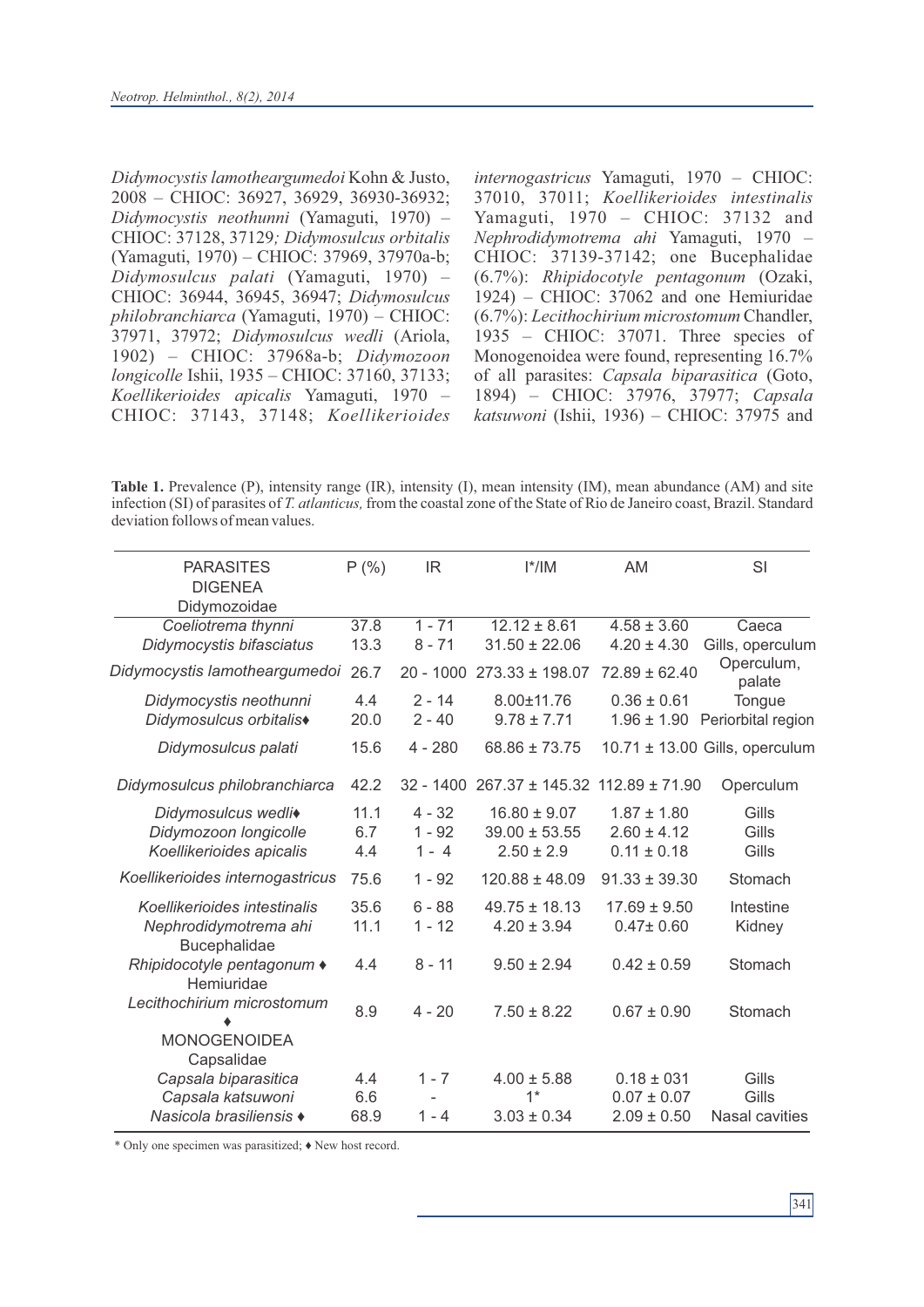*Nasicola brasiliensis* Kohn, Baptista-Farias, Santos & Gibson, 2004 – CHIOC: 37973, 37974.

From the different Digenea species recovered, the Didymozoidae represent the dominant group, with 14,537 specimens collected (81,25% of all digenetic parasites). The dominant species among Monogenoidea was *Nasicola brasiliensis*, with 94 specimens collected (89.5% of all monogenetic).

Among the didymozoid species found*, D. lamotheargumedoi, D. philobranchiarca* and *K. internogastricus* were the dominant species with highest average intensity and abundance. Infection parameters are shown in table 1.

The studied parasites showed the typical aggregated distribution pattern, except for *N*. *brasiliensis* that showed an aleatory distribution pattern. *Didymocystis lamotheargumedoi, D. philobranchiarca*, *D. palati* and *K. internogastricus* presented the highest dispersion index (table 2).

Spearman's correlation coefficient  $(r<sub>s</sub>)$  showed that the abundance of *D. philobranchiarca*, *D. wedli* and *D. lamotheargumedoi* were positively correlated with total length of the host  $(r<sub>s</sub> =$ 

**Table 2.** Dispersion index (DI) and *d* statistical of the parasites of *T. atlanticus* from the coastal zone of the State of Rio de Janeiro coast, Brazil.

| <b>Parasites</b>                 | DI    | d     |
|----------------------------------|-------|-------|
| Didymosulcus philobranchiarca    | 536.5 | 208.0 |
| Didymosulcus palati              | 185.7 | 118.5 |
| Didymocystis lamotheargumedoi    | 625.3 | 225.3 |
| Koellikerioides intestinalis     | 59.7  | 63.2  |
| Didymosulcus orbitalis           | 21.0  | 33.6  |
| Didymocystis wedli               | 20.5  | 33.1  |
| Didymocystis bifasciatus         | 52.1  | 58.4  |
| Koellikerioides internogastricus | 198.3 | 122.8 |
| Nephrodidymotrema ahi            | 7.8   | 16.8  |
| Coeliotrema thynni               | 33.8  | 45.2  |
| Nasicola brasiliensis            | 1.3   | 1.3   |

**Table 3.** Values of Spearman's rank correlation coefficient  $(r<sub>c</sub>)$  to evaluated possible relationships among the host total length abundance of the helminth parasites of *T. atlanticus* from the coastal zone of the State of Rio de Janeiro coast, Brazil.

| Parasites                        | $r_{\rm s}$ | Р        |
|----------------------------------|-------------|----------|
| Didymosulcus philobranchiarca    | 0.326       | $0.029*$ |
| Didymosulcus palati              | 0.041       | 0.789    |
| Didymocystis lamotheargumedoi    | 0.309       | $0.039*$ |
| Koellikerioides intestinalis     | $-0.186$    | 0.221    |
| Didymosulcus orbitalis           | 0.193       | 0.204    |
| Didymocystis wedli               | 0.335       | $0.024*$ |
| Didymocystis bifasciatus         | $-0.007$    | 0.965    |
| Koellikerioides internogastricus | 0.047       | 0.759    |
| Nephrodidymotrema ahi            | $-0.033$    | 0.830    |
| Coeliotrema thynni               | $-0.407$    | $0.006*$ |
| Nasicola brasiliensis            | $-0.126$    | 0.411    |

\* Significant values.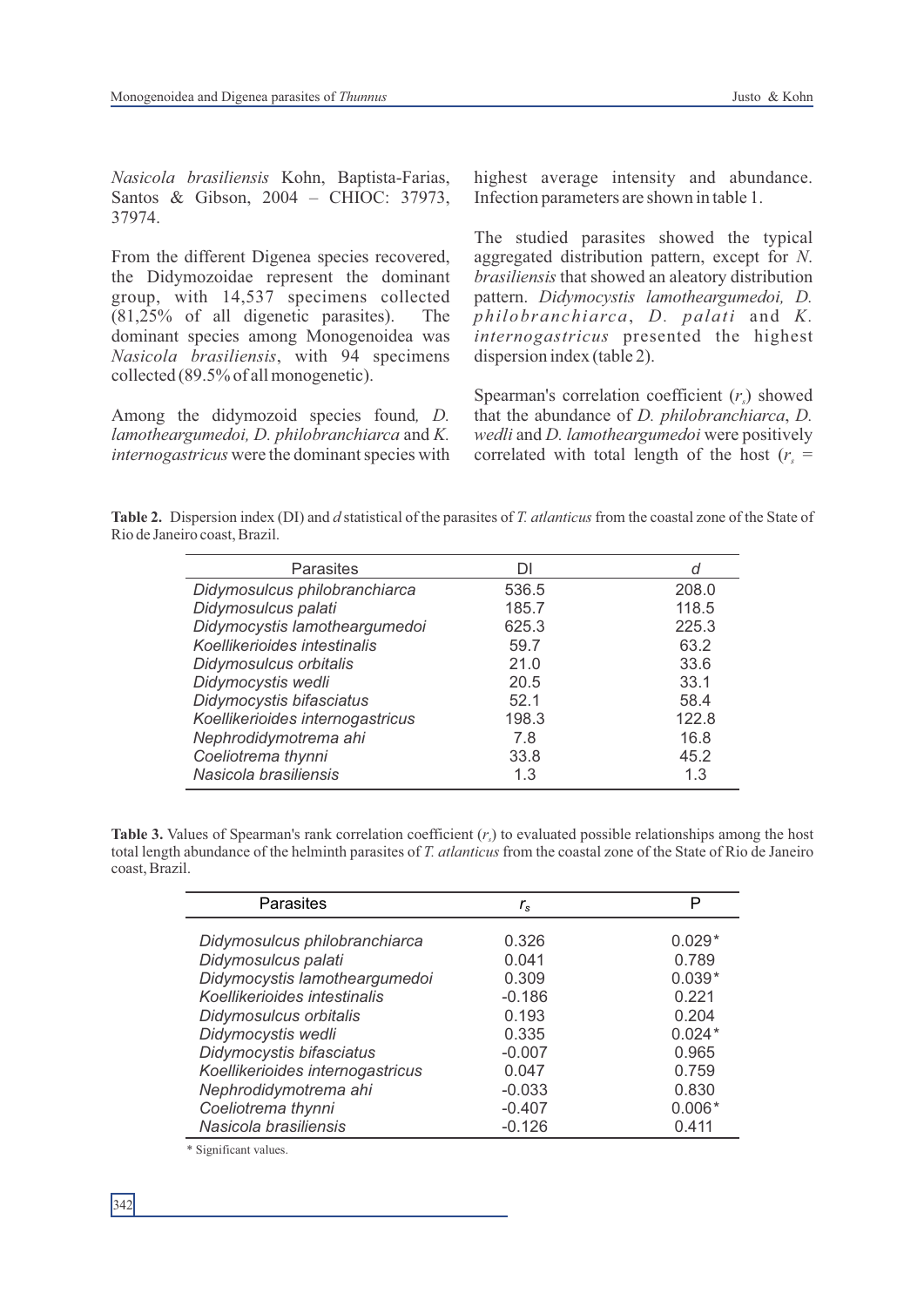$0.326, P=0.029; r = 0.335, P=0.024; r = 0.309,$ *P* = 0.039) respectively, and *C. thynni* was negatively correlated with total length of the host ( $r = -0.407$ ,  $P = 0.006$ ) (table 3). Pearson's correlation coefficient (*r*) demonstrated that the prevalence of *K. internogastricus* was correlated with the total length of the host ( $r = 0.668$ ,  $P =$ 0.025) (table 4).

while sex and parasite prevalence were correlated in *C. thynni*(*F*= 0.023) (table 5).

In this paper *T. atlanticus* represents a new host record to four species of Digenea (*D. orbitalis, D. wedli, R. pentagonum* e *L. microstomum*) and one species of Monogenoidea (*N. brasiliensis*).

Sex and parasite abundance were not correlated,

| Parasites                        |          | Р        |
|----------------------------------|----------|----------|
| Coeliotrema thynni               | $-0.458$ | 0.157    |
| Didymocystis bifasciatus         | $-0.338$ | 0.309    |
| Didymocystis                     | 0.142    |          |
| lamotheargumedoi                 |          | 0.677    |
| Didymosulcus orbitalis           | 0.229    | 0.497    |
| Didymocystis wedli               | 0.484    | 0.131    |
| Didymosulcus palati              | 0.122    | 0.720    |
| Didymosulcus philobranchiarca    | 0.534    | 0.091    |
| Koellikerioides internogastricus | 0.668    | $0.025*$ |
| Koellikerioides intestinalis     | $-0.114$ | 0.739    |
| Nasicola brasiliensis            | 0.005    | 0.988    |
| Nephrodidymotrema ahi            | $-0.372$ | 0.260    |

**Table 4**. Values of Pearson's correlation coefficient (*r*) obtained in relations between total length and prevalence of the helminth parasites of *T. atlanticus* from the coastal zone of the State of Rio de Janeiro coast, Brazil.

\*Significant values.

**Table 5**. Normal approximation  $Z_c$  of Mann-Whitney test and Fisher's  $(F)$  test values used to evaluate possible relationships between the sex and abundance and prevalence of the helminth parasites of *T. atlanticus* from the coastal zone of the State of Rio de Janeiro coast, Brazil.

| Parasites                    | $Z_c$  | Ρ     | F        |
|------------------------------|--------|-------|----------|
| Coeliotrema thynni           | $-1.9$ | 0.059 | $0.023*$ |
| Didymocystis bifasciatus     | $-0.3$ | 0.764 | 0.686    |
| Didymocystis                 | $-0.2$ |       |          |
| lamotheargumedoi             |        | 0.855 | 0.728    |
| Didymosulcus orbitalis       | $-0.7$ | 0.508 | 0.700    |
| Didymocystis wedli           | $-0.3$ | 0.728 | 1.000    |
| Didymosulcus palati          | $-0.3$ | 0.764 | 1.000    |
| <b>Didymosulcus</b>          | $-1.7$ |       |          |
| philobranchiarca             |        | 0.089 | 0.212    |
| Koellikerioides              | $-0.7$ |       |          |
| internogastricus             |        | 0.474 | 1.000    |
| Koellikerioides intestinalis | $-0.5$ | 0.624 | 0.749    |
| Nasicola brasiliensis        | $-1.2$ | 0.230 | 0.197    |
| Nephrodidymotrema ahi        | $-0.7$ | 0.501 | 0.641    |

\*Significant values.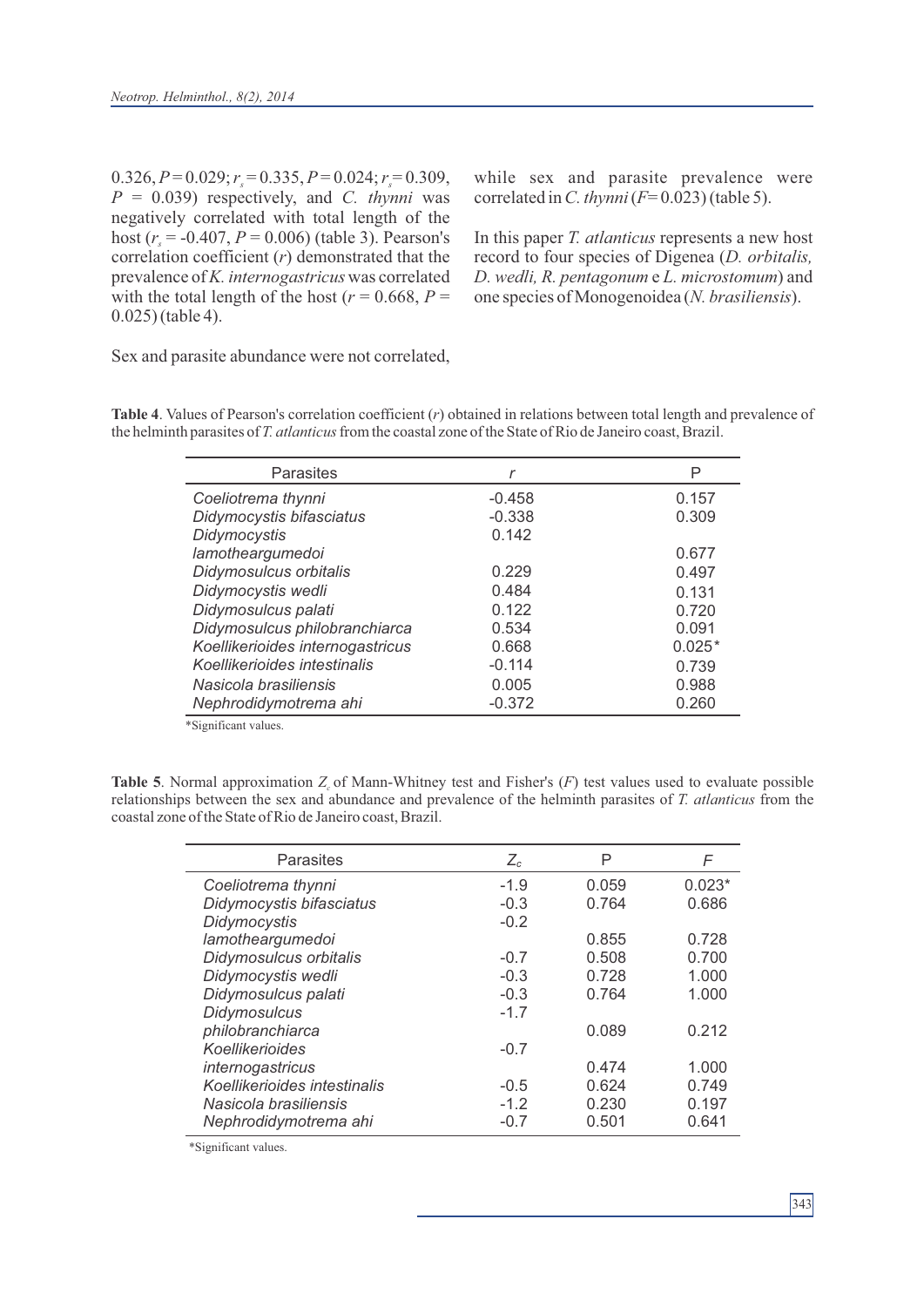## **DISCUSSION**

A diverse community of Digenea and Monogenoidea parasites infect *T. atlanticus* in the coastal zone of southeastern Brazil. In this study, didymozoids were the dominant parasites of this tuna. The highly migratory habits of widely distributed tuna, which migrate to different oceans may leave the fish vulnerable to several parasitic groups, mainly didymozoids, which are widely distributed among oceanic fishes. The dominance of didymozoids among the Digenea parasitizing *T. atlanticus* in this study is consistent with observations for other tunas studied in other oceans (Madhavi & Ram 2000; Mladineo *et al.,* 2008). This result was expected, since tunas have a broad predatory diet consisting of small fish, crustaceans and squids, which brings them into contact with several potential intermediate didymozoid hosts. According to Sasal *et al.* (1999), the diet of the host species is the main factor affecting parasite community structure, especially for digenean trematodes, since their final host is infected by predating on the intermediate host. Several reports on the didymozoids larvae parasitizing small fishes (Køie & Lester, 1985; Korotaeva, 1985; Karlsbakk, 2001) and squids (Naidenova *et al.,* 1985; Shukhgalter & Nigmatullin, 2001; Nigmatullin *et al.,* 2009) confirm this hypothesis. According to Naidenova *et al.*  (1985) heavy infection of squids is correlated with high infection rates of the final hosts, mainly scombrids.

According to Sasal *et al.* (1999), larger fish generally eat more and for that reason they tend to ingest greater amounts of intermediate hosts. The correlation coefficient found between total host length and the abundance of *D. philobranchiarca*, *D. wedli* and *D. lamotheargumedoi* may explain accumulative infections.

Among all parasite species identified, only one, *C. thynni*, showed sex preferences, being more prevalent on *T. atlanticus* males. This is surprising, because biological differences between males and females of *T. atlanticus* have not been reported in the literature.

The presence of didymozoid species in Atlantic Ocean is evidence of their cosmopolitan distribution and the cosmopolitan geographical distribution of the host, showing that tuna fish migration in different oceans may facilitate infections by members of Didymozoidae.

Among the 15 species of Digenea and three Monogenoidea studied, we report herein *T. atlanticus* as a new host record for *Didymosulcus orbitalis, Didymosulcus wedli, Rhipidocotyle pentagonum, Lecithochirium microstomum*, and *Nasicola brasiliensis*.

*Didymosulcus orbitalis* was originally described from *T. albacares* and *T. obesus* by Yamaguti (1970) from Hawaii and later redescribed by Pozdnyakov (1989) from the shark *Pterolamiops longimanus;* In Brazil, South America this parasite was referred by Justo & Kohn (2005) from *T. obesus. D. wedli,* had been found in different oceans and hosts: in the Mediterranean from *Euthynnus alletteratus*, *Thynnus vulgaris*, *Thunnus thynnus* and *Katsuwonus pelamis* (Ariola, 1902; Dollfus, 1926; Okada, 1926, Mladineo & Tudor, 2004); in the Pacific from *Scomber japonicus*, *K. pelamis*, *T. thynnus*, *Seriola quinqueradiata* and *Thunnus orientalis* (Kobayashi, 1921; Yamaguti, 1934; Ishii, 1935); in India from *Auxis thazard* and *Thunnus tonggol* (Madhavi, 1982; Murugesh & Madhavi, 1995) and in the Atlantic from *T. albacares* (Kohn *et al*., 2001). Since its original description from *Scomberomorus nipponicus* in Japan, *R. pentagonum* had been referred in different hosts and localities: It was found parasitizing *T. thynnus* in the Mediterranean by Eckmann (1932) and in the Pacific by Yamaguti (1938); In the Gulf of Bengal from *A. thazard* by Madhavi (1974) and *Euthynnus affinis* by Madhavi & Ram (2000); In Mexico from *Euthynnus lineatus*  by Castillo-Sanchez *et al.* (1997) and in South America from *A. thazard* and *K. pelamis* by Fernandes *et al*. (2002). *L. microstomum* was referred by different authors in several hosts: by Manter (1940) from *E. alletteratus* in Galapagos; by Pozdnyakov (1990) from *E. alletteratus* and *E. affinis* from Pacific and by Mogrovejo *et al*. (2004) from *A. thazard* in the

 $344$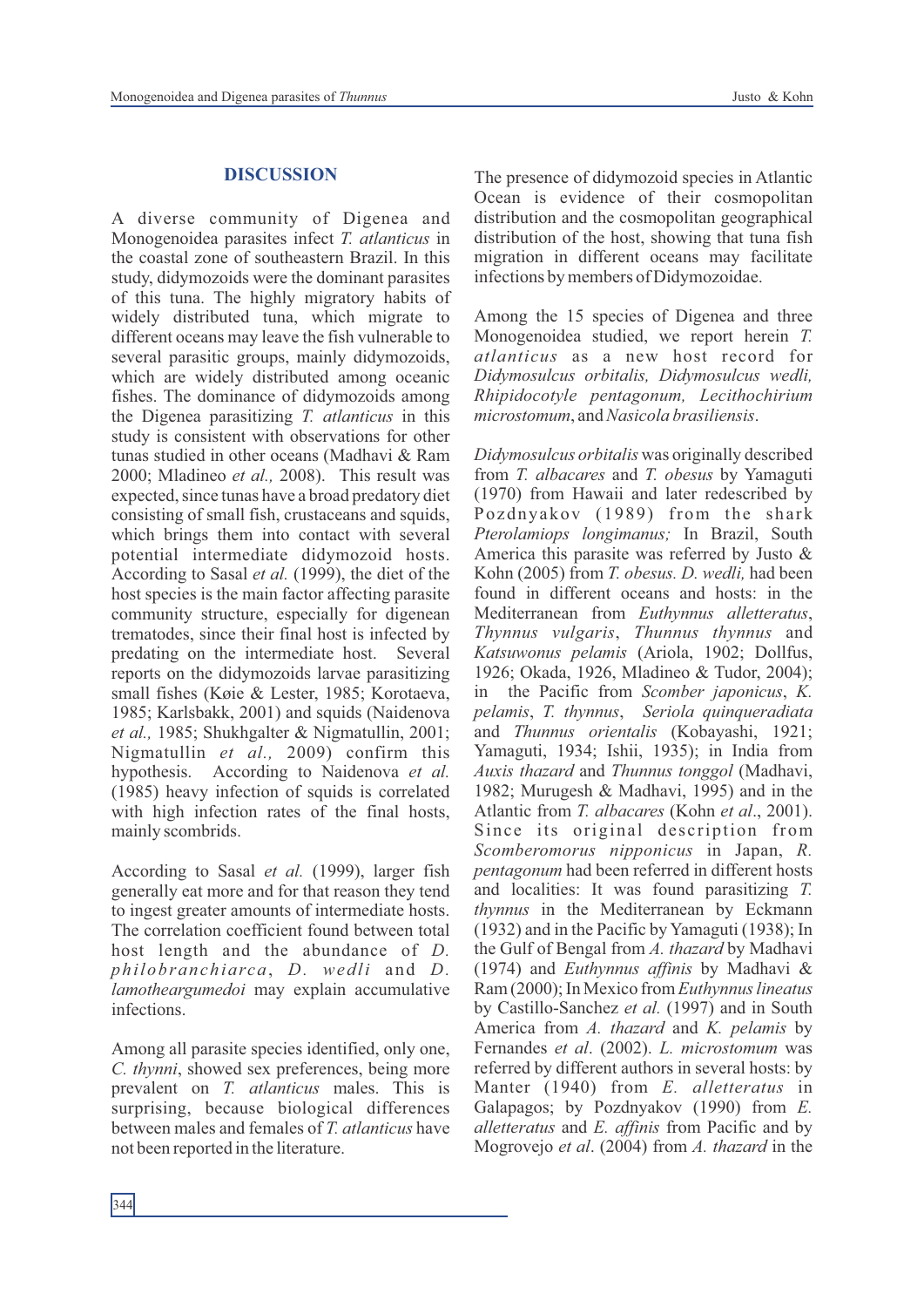Atlantic Ocean. *N. brasiliensis* was described from nasal cavities from *T. obesus* in Brazil, South America.

# **BIBLIOGRAPHIC REFERENCES**

- Altringham, J & Block, B. 1997. *Why do tuna ma i n t a i n e l e v a t e d sl ow mu s c l e temperatures? Power output of muscle isolated from endothermic and ectothermic fish.* The Journal of Experimental Biology, vol. 200, pp. 2617–2627.
- Alves, DR, Luque, JL & Abdallah, VD. 2003. *Metazoan parasites of chub mackerel,*  S c o m b e r j a p o n i c u s *H o u t t u y n (Osteichthyes: Scombridae), from the coastal zone of the state of Rio de Janeiro, Brazil.* Revista Brasileira de Parasitologia Veterinária, vol. 12, pp. 164-170.
- Alves, DR & Luque, JL. 2006. *Ecologia das comunidades parasitárias de cinco espécies d e e s c o m b rí d e o s (Pe rc i f o r m e s: Scombridae) do litoral do Estado do Rio de Janeiro, Brasil.* Revista Brasileira de Parasitologia Veterinária, vol. 15, pp. 167- 181.
- Ariola, V. 1902. *Contributo per una monografia dei* Didymozoon*.* I Didymozoon *parassiti del Tonno*. Archives of Parasitology*,* vol.6, pp. 99-108.
- Bush, AO, Aho JM, Holmes, JC & Kennedy CR. 1990*. Ecological versus phylogenetic determinants of helminthes parasite community richness.* Evolutionary Ecology, vol. 4, pp. 1-20.
- Bush, AO, Lafferty, KD, Lotz, JM & Shostak, AW. 1997. *Parasitology meets ecology on its own terms:* Margolis *et al.,* revised. The Journal of Parasitology, vol. 83, pp. 575- 583.
- Cárdenas, MQ , Moravec, F & Kohn, A. 2009. *First record of* Philometra katsuwoni *(Nematoda, Philometridae), a parasite of skipjack tuna* Katsuwonus pelamis *(Perciformes, Scombridae), off South American Atlantic Coast.* Biota Neotropica, vol. 9, pp. 263-266.
- Castillo-Sanchez, E, Garcia-Pietro, L & Pérez-Ponce de León, GP.1997. *Helminth fauna of*  Euthynnus lineatus *(Perciformes: Scombridae) in Jalisco, México.* Revista de

Biologia Tropical, vol. 45, pp. 1251-1253.

- Collette, BB & Nauen, CE. 1983. *FAO Species Catalogue. Vol. 2. Scombrids of the World. An annotated and illustrated catalogue of tunas, mackerels, bonitos and related species know to date.* FAO Fisheries Synopses vol. 125, 137 p.
- Dias, FJE, São Clemente, SC, Pinto, RM & Knoff, M. 2011. *Anisakidae nematodes and Trypanorhyncha cestodes of hygienic importance infecting the king mackerel*  Scomberomorus cavalla *(Osteichthyes: Scombridae) in Brazil.* Veterinary Parasitology vol. 175, pp. 351-355.
- Dollfus, RP. 1926. *Sur l'état actuel de la classification des Didymozoonidae Monticelli, 1888 (Didymozoidae Franz Poche, 1907).* Annales de Parasitologie Humaine et Comparee*,* vol. 4, pp. 148- 161.
- Eckmann, F. 1932. *Beiträge zur Kenntnis der Trematoden families Bucephalidae*. Zoologicheskii Parasintenk*,* vol. 5, pp. 94-111.
- Fernandes, BMM, Kohn, A& Santos, AL. 2002. *Some Digenea parasites of tunny from the coast of Rio de Janeiro State, Brazil.* Brazilian Journal of Biology, vol. 62, pp. 453-457.
- Hsu, KC. 1968. Unitubulotestis sardae *(Trematoda: Didymozoidae) from Brazil.* The Journal of Parasitology, vol. 54, pp. 128.
- Ishii, N. 1935. *Studies on the family Didymozoidae Monticelli, 1888*. Japanese Journal of Zoology, vol. 48, pp.279-335.
- Justo, MCN & Kohn, A. 2005. *Didymozoidae (Digenea) parasites of Scombridae (Actinopterygii) from Rio de Janeiro coast, Brazil.* Revista Brasileira Zoociências, vol. 7, pp. 333-338.
- Justo, MCN & Kohn, A. 2009. *Trematoda, Digenea, Didymozoidae, Coeliotrema thynni Yamaguti, 1938: First record in Brazil with three new host records.* Check List, vol. 5, pp. 436-438.
- Justo, MCN & Kohn, A. 2010. *Trematoda, Digenea, Didymozoidae,* Wedlia retrorbitalis *(Yamaguti, 1970) and* Wedlia submaxillaris *(Yamaguti, 1970): First*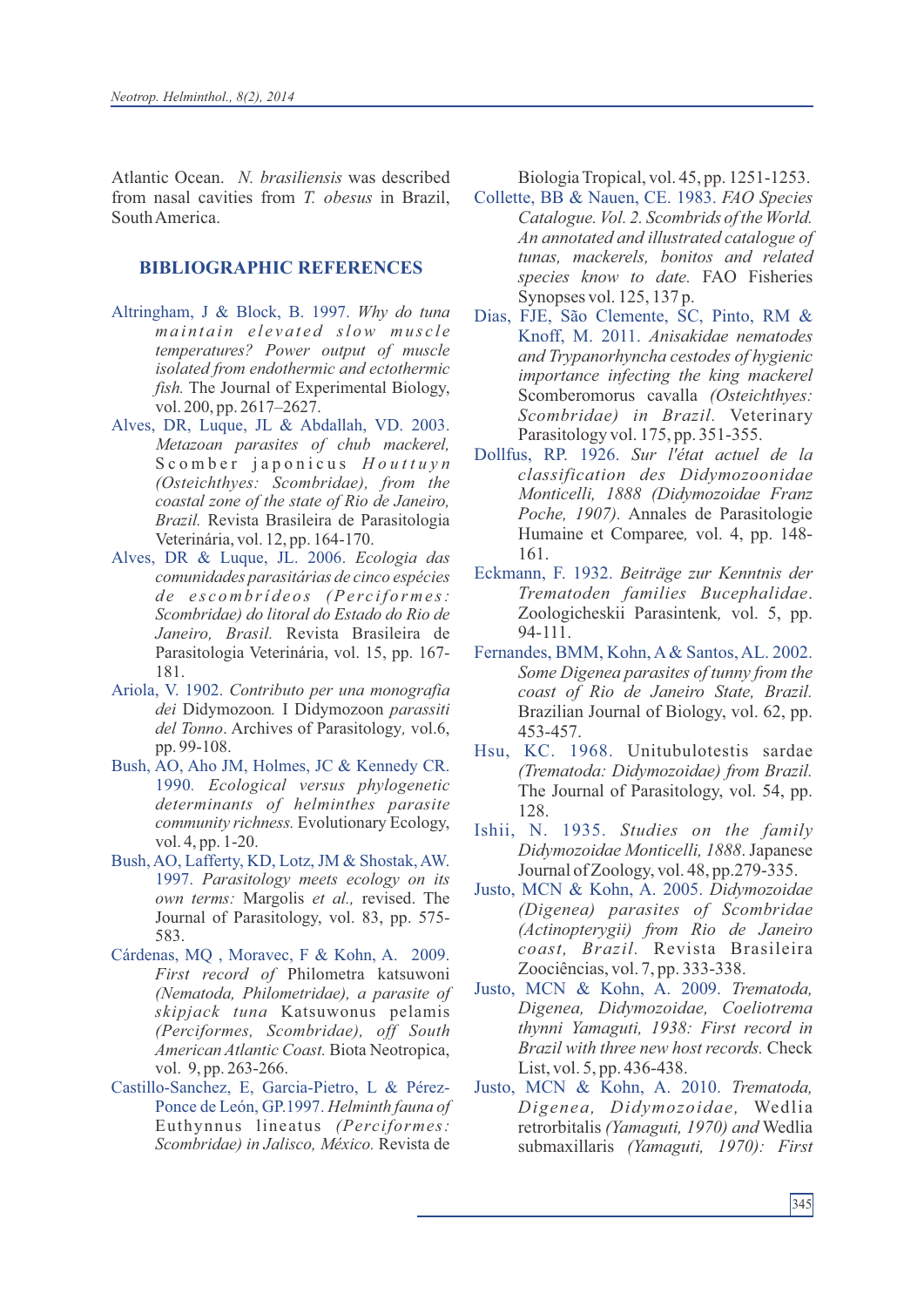*record in South America and the Atlantic Ocean.*Check List**,** vol. 6, pp. 387-389.

- Justo, MCN & Kohn, A. 2011. *New data on three species of Koellikerioides (Digenea, Didymozoidae) in Brazilian tuna fish.* Neotropical Helminthology, vol. 5, pp. 113-123.
- Justo, MCN & Kohn, A. 2012a. *Notes on helminth parasites of tuna fishes (Scombridae) in Brazil.* Revista Mexicana de Biodiversidad, vol. 83, pp. 285-290.
- Justo, MCN & Kohn, A. 2012b. *A new genus and species of the Didymozoidae (Digenea) from the skipjack tuna* Katsuwonus pelamis *(L.) (Scombridae).*  Systematic Parasitology, vol. 81, pp. 195- 201.
- Justo, MCN, Tortelly R, Menezes RC & Kohn, A. 2008. *First record in South America of*  Didymosulcus palati *and* Didymosulcus p h i l o b r a n c h i a r c a *( D i g e n e a , Didymozoidae) with new hosts records and pathological alterations.* Memórias do Instituto Oswaldo Cruz, vol. 103, pp. 207-10.
- Justo, MCN, Tortelly R, Menezes RC & Kohn, A. 2009. *First record in South America of*  Koellikerioides internogastricus *(Digenea, Didymozoidae) with new host record and pathological alterations.* Veterinary Parasitology, vol. 161, pp. 158- 161.
- Justo, MCN, Kohn, A, Pereira, CS & Flores-Lopes, F. 2013*. Histopathology and autoecology of* Didymocylindrus simplex *(Digenea, Didymozoidae) parasite of*  Katsuwonus pelamis *(Scombridae) in Southwest Atlantic Ocean off South America.*Zoologia, vol. 30, pp. 312-316.
- Karlsbakk, E. 2001. *Didymozoid larvae (Trematoda) in the body musculature of cultured Atlantic havening larvae (Clupea harengus).* Acta Parasitologica, vol. 46, pp. 164-170.
- Kobayashi, H. 1921. *On some digenetic trematodes in Japan*. Parasitolology*,* vol.12, pp. 380-410.
- Kohn, A & Justo, MCN. 2006. Caballerocotyla llewelyni *n. sp. and* Caballerocotyla neothunni*(Yamaguti, 1968) (Monogenea;*

*Capsalinae) parasites of Brasilian tunas (Scombridae).* Zootaxa, vol. 1139, pp. 19-26.

- Kohn, A & Justo, MCN. 2008. Didymocystis lamotheargumedoi *n. sp. (Digenea: Didymozoidae) a parasite of three species of scombrid fishes.* Revista Mexicana de Biodiversidad, vol. 79, pp. 9S-14S.
- Kohn, A, Santos, AL. & Baptista-Farias, MDF. 2001. *Report of* Didymocystis wedli *Ariola, 1902 (Digenea; Didymozoidae) from* Thunnus albacares *in Brazil.* Memórias do Instituto Oswaldo Cruz, vol. 96, pp. 951-954.
- Kohn, A, Santos, AL & Cohen, SC 2003. *Report of two parasites from Brazilian tunas.* Arquivos de Ciências do Mar, vol. 36, pp. 19-22.
- Kohn, A, Baptista-Farias, MFD, Santos, AL & Gibson, DI. 2004. *A new species of*  Nasicola *Yamaguti, 1968 (Monogenea, Capsalidae) from the nasal cavities of*  Thunnus obesus *and redescription of* N. klawei *(Stunkard, 1962) from* T. albacares *off Brazil.* Systematic Parasitology, vol. 57, pp. 51-58.
- Køie, M & Lester, RJG. 1985. *Larval didymozoids (Trematoda) in fishes from Moreton bay, Australia.* Proceedings of the Helminthological Society of Washington, vol. 52, pp. 196-203.
- Korotaeva, VD. 1985. *Trematodes of commercial fish of the Pacific of practical importance.* NOAA Technical Report, NMFS, vol. 25, pp. 63-64.
- Ludwig, JA & Reynolds, JF*.* 1988. *Statistical Ecology: A primer methods and Computing.* Wiley-Interscience Publications, New York, 337 p.
- Madhavi, R. 1974. *Digenetic trematodes from marine fishes of the Watair coast, Bay of Bengal. Family Bucephalidae*. Rivista di Parassitologia*,* vol. 35, pp. 189-199.
- Madhavi, R. 1982. *Didymozoid trematodes (including new genera and species) from marine fishes of the Watair coast, Bay of Bengal*. Systematic Parasitology*,* vol. 4, pp. 99-124.
- Madhavi, R & Ram, BK. 2000. *Community structure of helminth parasites of the tuna,*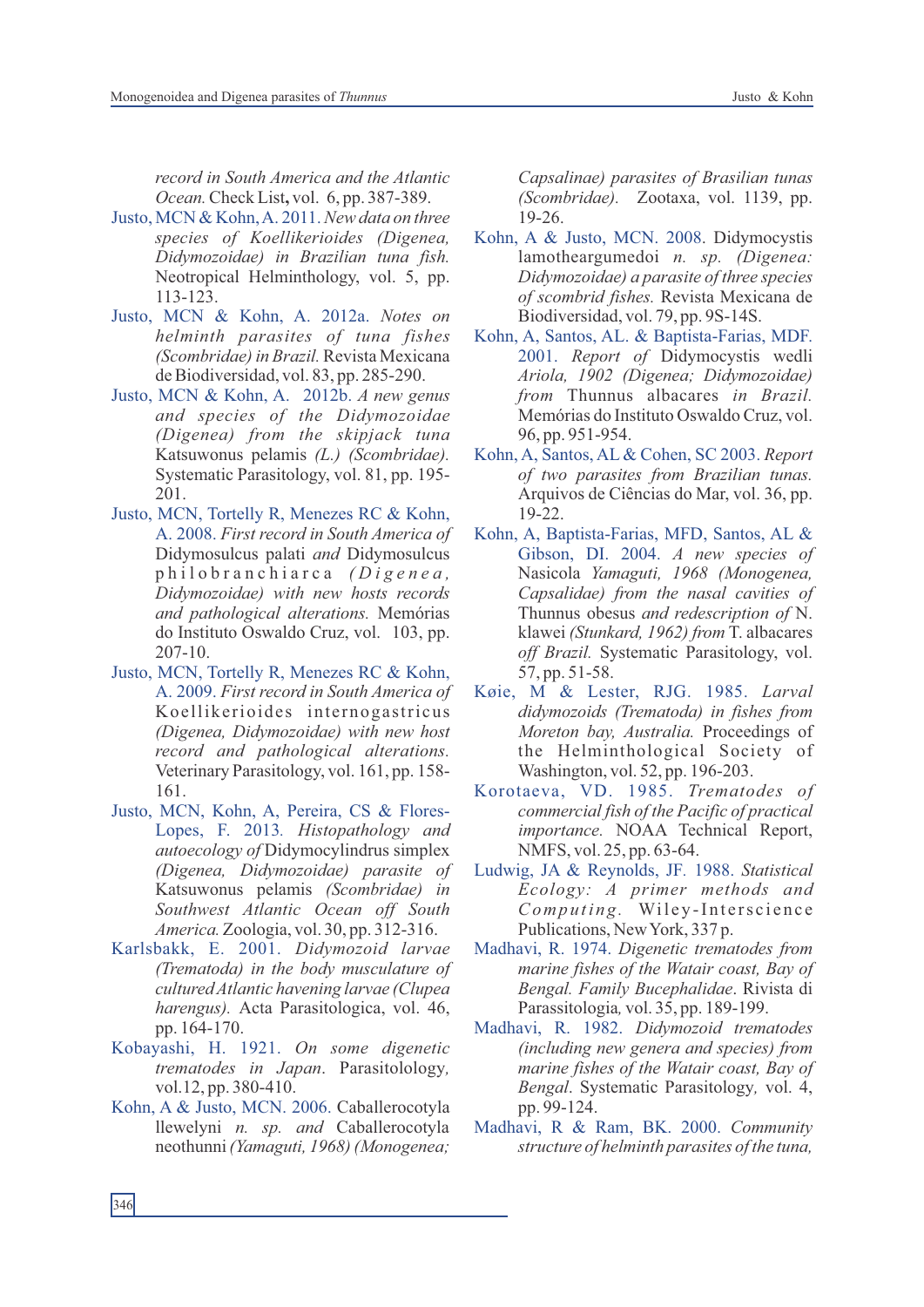*E u t h y n n u s a f f i n is, fr o m t h e Visakhapatnam coast, Bay of Bengal.* The Journal of Helminthology, vol. 74, pp. 337-342.

- Mladineo, I, Bott, NJ, Nowak, BF & Block, BA. 2009. *Multilocus phylogenetic analyses reveal that habitat selection drives the speciation of Didymozoidae (Digenea) parasitizing Pacific and Atlantic bluefin tunas.* Parasitology, vol. 23, pp. 1-13.
- Mladineo, I & Tudor, M. 2004. *Digenea of Adriatic cage-reared northern bluefin tuna* (Thunnus thynnus thynnus). Bulletin of the European Association of Fish Pathologists*,* vol.24, pp. 144-152.
- Mladineo, I, Žilić, J & Čanković, M. 2008. *Health survey of Atlantic Bluefin Tuna,*  Thunnus thynnus *(Linnaeus, 1758), Reared in Adriatic Cages from 2003 to 2006.* Journal of the World Aquaculture Society, vol. 39, pp. 281-289.
- Manter, HW. 1940. *Digenetic trematodes of fishes from the Galapagos Islands and the neighboring Pacific.* Allan Hancock Pacific Expedition, vol. 2, pp. 325-497.
- Mogrovejo, DC, Lent, H & Santos, PS. 2004 *Morphological aspects of marine Monogenea (Platyhelminths) parasitic on the gills of* Auxis thazard *(Lacèpede) (Scombridae) from Rio de Janeiro, Brazil.*  Revista Brasileira de Zoologia, vol. 1, pp.201-206.
- Mogrovejo, DC & Santos, CP. 2002. Caballerocotyla lenti *n. sp., a Capsalid Monogenea from* Auxis thazard *(Scombridae) from off the Southeastern Coast of Brazil.* Memórias do Instituto Oswaldo Cruz, vol. 97, pp. 1067-1071.
- Moravec, F, Kohn, A & Santos, LA. 1999. *New data on* Oncophora melanocephala *(Nematoda: Camallanidae), a littleknown parasite of scombrid fishes.* Parasite, vol. 6, pp. 79-84.
- Murugesh, M. & Madhavi, R. 1995. *Some new and known species of the genus* Didymocystis *Ariola, 1902 (Trematoda: Didymozoidae) from scombrid fishes of the Visakhapatnam coast, Bay of Bengal.* Systematic Parasitology, vol. 31, pp. 11- 24.
- Naidenova, NN, Nigmatullin, CM & Gaevskaya, AV. 1985. *The helminth fauna and host-parasite relations of squids*  Sthenoteuthis oualaniensis *(Lesson) (Cephalopoda, Ommastrephidae) in the Indian Ocean and the Red Sea.* NOAA Technical Report NMFS, vol. 25, pp. 113- 116.
- Nigmatullin, CM, Shchetinnikov, AS & Shukhgalter, OA. 2009. *On feeding and helminth fauna of neon flying squid*  Ommastrephes bartramii *(Lesueur, 1821) (Cephalopoda: Ommastrephidae) in the southeastern Pacific.* Revista de Biología Marina y Oceanografía, vol. 44, pp. 227- 235.
- Okada, YK. 1926. *Description d'un trématode nouveau:* Wedlia katsuwonicola *n. sp. seconde espèce du genre.* Annales de Parasitologie Humaine et Comparée*,* vol. 4, pp.140-147.
- Pamplona-Basilio, MC, Baptista-Farias, MFD & Kohn, A. 2001. *Spermatogenesis and spermiogenesis in* Didymocystis wedli *Ariola, 1902 (Didymozoidae, Digenea).* Memórias do Instituto Oswaldo Cruz, vol. 96, pp. 1153-1159.
- Pozdnyakov, SE. 1989. *Occurrence of* Didymocystis *in pelagic sharks in the Pacific Ocean*. Parazitologiya, vol. 23, pp. 529-532.
- Pozdnyakov, SE. 1990. *Helminths of scombridlike fishes of the world's Oceans*. DVO ANSSSR, Vladivostok.
- Rego, AA& Eiras, JC. 1987. *The histopathology of* Scomber japonicus *infection by* Nematobothriun scombri *(Trematoda: Didymozoidae) and of larval anisakid nematode infections in the liver of* Pagrus pagrus*.* Memoìrias do Instituto Oswaldo Cruz, vol. 82, pp. 155-159.
- Rego, AA & Santos, CP. 1983. *Helmintofauna de cavalas, Scomber japonicus Houtt, do Rio de Janeiro.* Memoìrias do Instituto Oswaldo Cruz, vol. 78, pp. 443-448.
- Sasal, P, Niquil, N & Bartoli, P. 1999. *Community structure of digenean parasites of sparid and labrid fishes of the Mediterranean Sea: a new approach.* Parasitology, vol. 119, pp. 635-648.

347